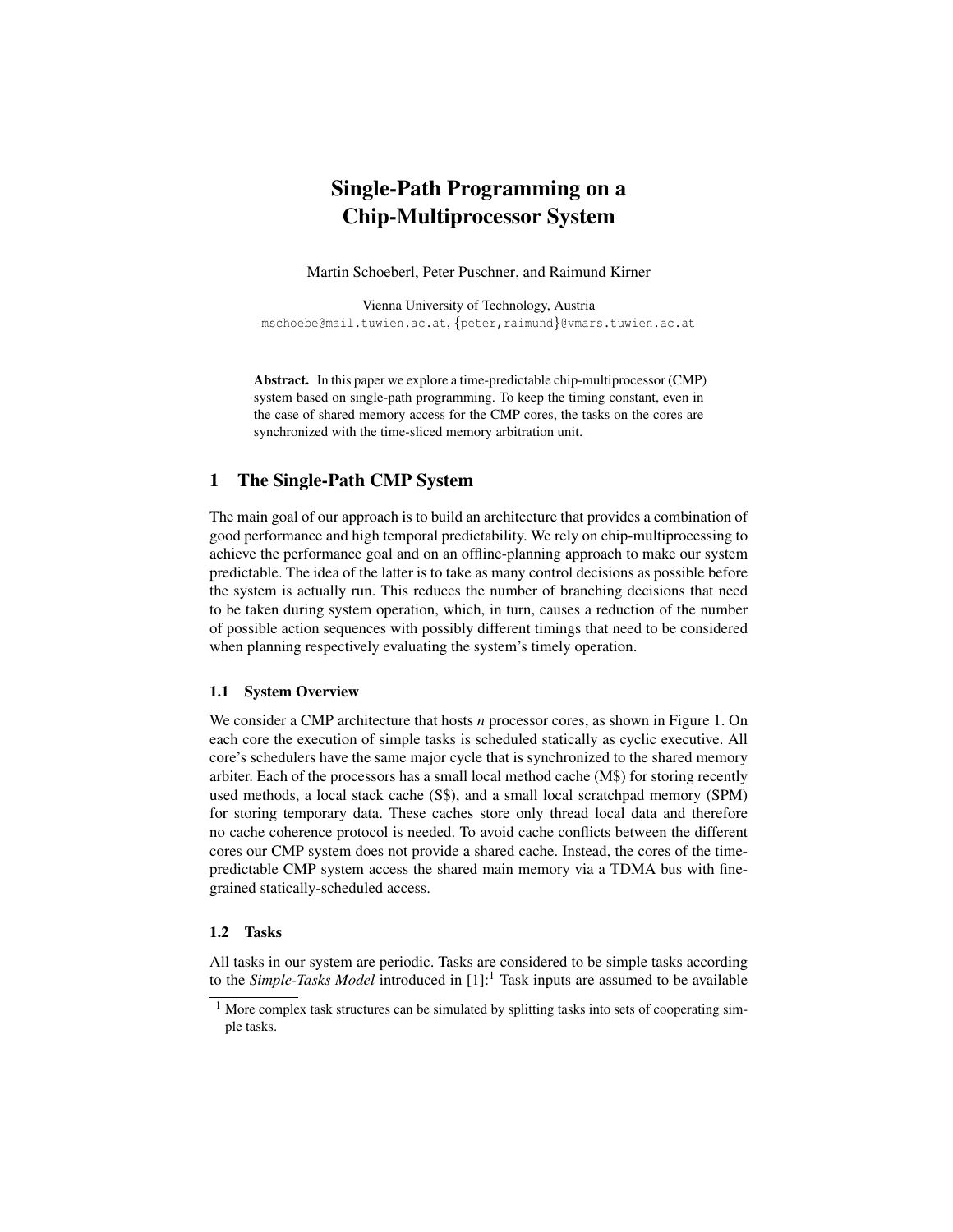

Fig. 1. A JOP based CMP system with core local caches and scratchpad memories, a TDMA based shared memory arbiter, and the memory controller.

when a task instance starts, and outputs become ready for further processing upon completion of a task execution. Within its body a task is purely functional, i.e., it does neither access common resources nor does it include delays or synchronization operations.

To realize the simple-task abstraction, a task implementation actually consists of a sequence of three parts: *read inputs – process – write outputs*. While the application programmer must provide the code for the *process* part (i.e., the functional part), the first and the third part are automatically generated from the description of the task interface. These *read* and *write* parts of the task implementations copy data between the local memories of the processing cores and the global memory. Care must be taken to schedule the data transfers between the local memories and the global memory such that all precedence constraints between tasks and mutual exclusion constraints are met.

Following our strategy to achieve predictability by minimizing the number of control decisions taken during runtime, all tasks are implemented in single path code. This means, we apply the single-path transformation described in [2, 3] to (a) serialize all input-dependent branches and (b) transform all loops with input-dependent termination into loops with a constant iteration count. In this way, each instance of a task executes the same sequence of instructions and has the same temporal access pattern to instructions and data.

#### 1.3 Mechanisms for Performance and Time Predictability

By executing tasks on different cores with some local cache and scratchpad memory we manage to increase the system's performance over a single-processor system. The following mechanisms make the operation of our system highly predictable: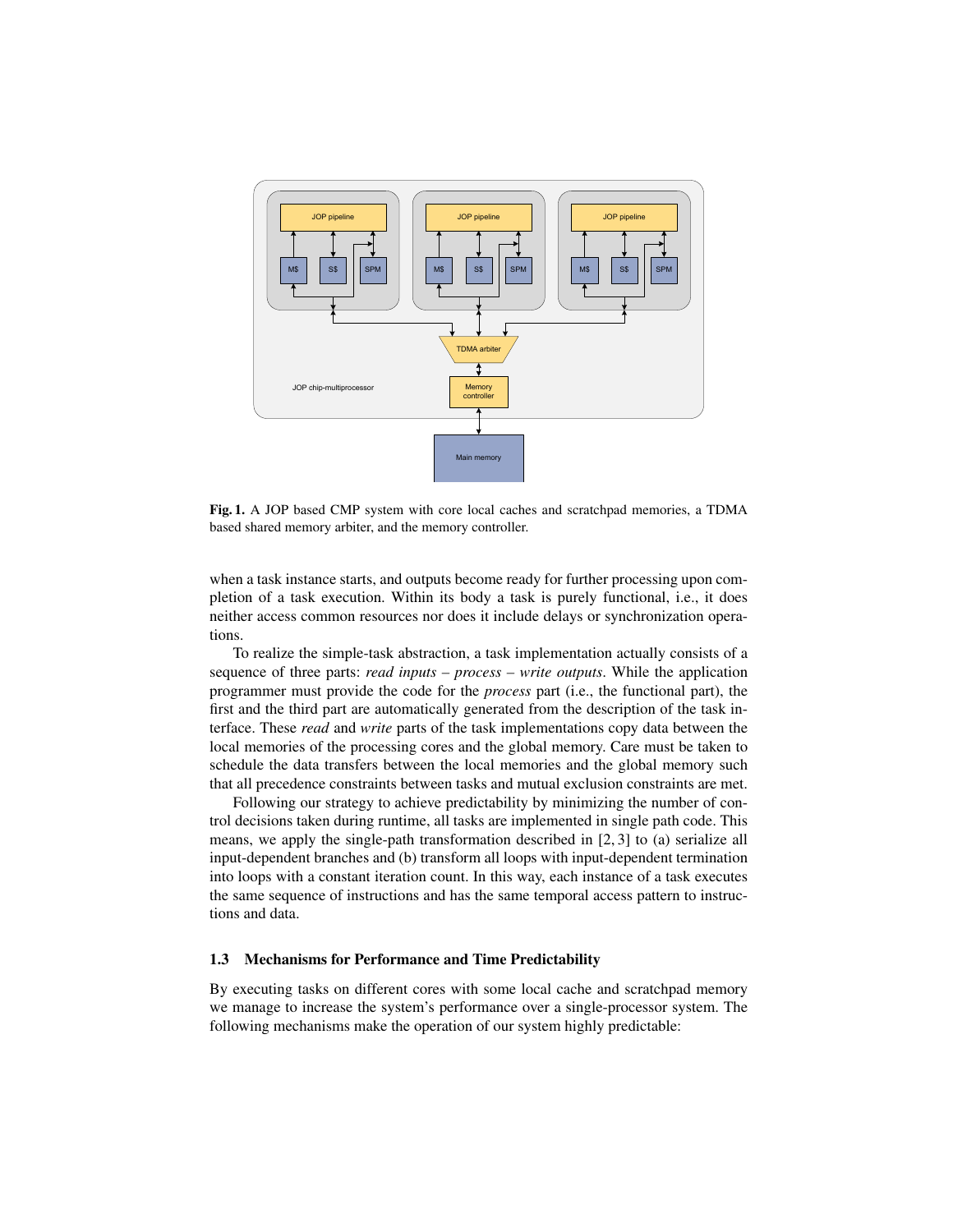- Tasks on a single core are executed in a cyclic executive, avoiding cache influences due to preemption.
- Accesses to the global shared memory are arbitrated by a static TDMA memory arbitration scheme, thus leaving no room for unpredictable conflict resolution schemes and unknown memory access times.
- The starting point of all task periods and the starting point of the TDMA cycle for memory accesses are synchronized, and each task execution starts at a pre-defined offset within its period. Further, the single-path task implementation guarantees a unique trace of instruction and memory accesses. All these properties taken together allow for an exact prediction of instruction execution times and memory access times, thus making the overall task timing fully transparent and predictable.
- As the *read* and *write* sections of the tasks may need more than a single TDMA slot for transferring their data between the local and the global memory, *read* and *write* operations are pre-planned and executed in synchrony with the global execution cycle of all tasks.

Besides its support for predictability, our planning-based approach allows for the following optimizations of the TDMA schedules for global memory accesses. These optimizations are based on the knowledge available at the planning time:

- The single-path implementation of tasks allows us to exactly spot which parts of a task's *process* part need a higher and which parts need a lower bandwidth for accessing the global memory (e.g., a task does not have to fetch instructions from global memory while executing a method that it has just loaded into its local cache). This information can be used to adapt the memory access schedule to optimize the overall performance of memory accesses.
- A similar optimization is thinkable to optimize the timing of memory accesses during the *read* and *write* sections of the task implementations. These sections access shared data and should therefore run under mutual exclusion. Mutual exclusion is guaranteed by the static, table-driven execution regime of the system. Still, the critical sections should be kept short. The latter could be achieved by an adaption of the TDMA memory schedule that assigns additional time slots to tasks at times when they perform memory-transfer operations.

## 2 Implementation

The proposed design is evaluated in the context of the Java optimized processor (JOP) [4] based CMP system [5]. We have extended JOP with two instructions: a predicated move instruction for single-path programming in Java and a deadline instruction to synchronize application tasks with the TDMA based memory arbiter.

## 2.1 Processor Extensions

Single path programming substitutes control decisions (if-then-else) by predicated move instructions. To avoid execution time jitter, the predicated move has to have a constant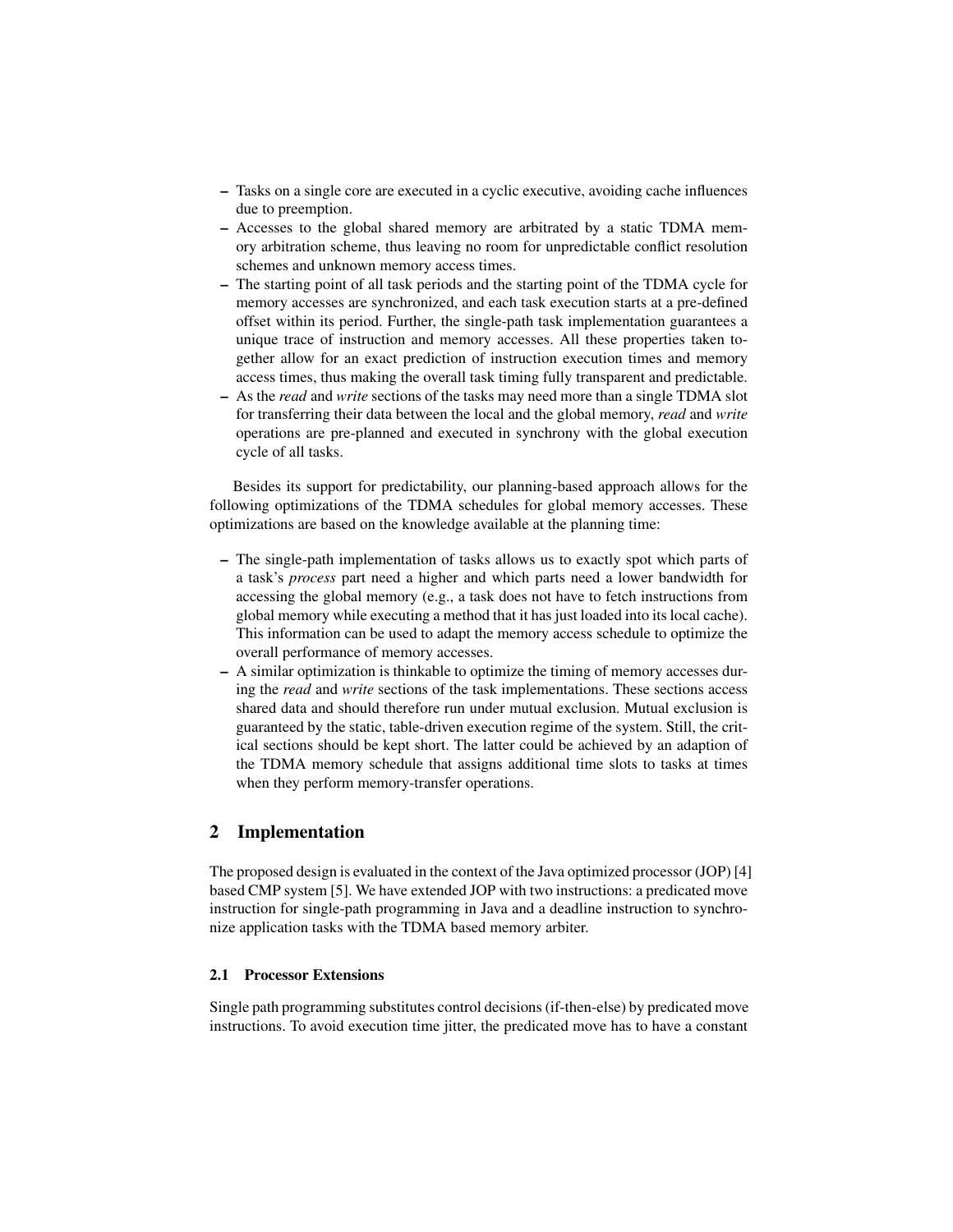execution time. On JOP we have implemented a predicated move for integer values and references. This instruction represents a new, system specific Java virtual machine (JVM) bytecode. This new bytecode is mapped to a *native* function for access from Java code. The following listing shows usage of conditional move for integer and reference data types. The program will print 1 and true.

```
String a = "true";String b = "false";String result;
int val;
boolean cond = true;
val = Native.condMove(1, 2, cond);
System.out.println (val);
result = (String) Native.condMoveRef(a, b, cond);
```
System.out.println ( result );

The representation of the conditional move as a native function call has no call overhead. The function is substituted by the system specific bytecode during link time (similar to function inlining).

In order to synchronize a task with the TDMA schedule a wait instruction with a resolution of single clock cycles is needed. We have implemented a deadline instruction as proposed in [6]. The deadline instruction stalls the processor pipeline until the desired time in clock cycles. We have implemented an I/O device for the cycle accurate delay. The time value for the absolute delay is written to the I/O device and the device delays the acknowledgment of the I/O operation until the cycle counter reaches this value. This simple device is independent of the processor and can be used in any architecture where an I/O request needs an acknowledgment. I/O devices on JOP are mapped to so called *hardware objects* [7]. A hardware object represents an I/O device as a plain Java object. Field read and write access are actual I/O register read and write accesses. The following code shows the usage of the deadline I/O device.

SysDevice sys = IOFactory.getFactory().getSysDevice();

int time = sys. cntlnt; time  $+= 1000$ : sys.deadLine = time;

The first instruction requests a reference to the system device hardware object. This object (sys) is accessed to read out the current value of the clock cycle counter. The deadline is set to 1000 cycles after the current time and the assignment sys.deadline = time writes the deadline time stamp into the I/O device and blocks until that time.

#### 2.2 Evaluation

We evaluate our proposed system within a Cyclone EP1C12 FPGA that contains 3 processor cores and 1 MB of shared memory. The TDMA slot of each processor is 7 cycles and a complete TDMA round takes 21 cycles. As a first experiment we measure the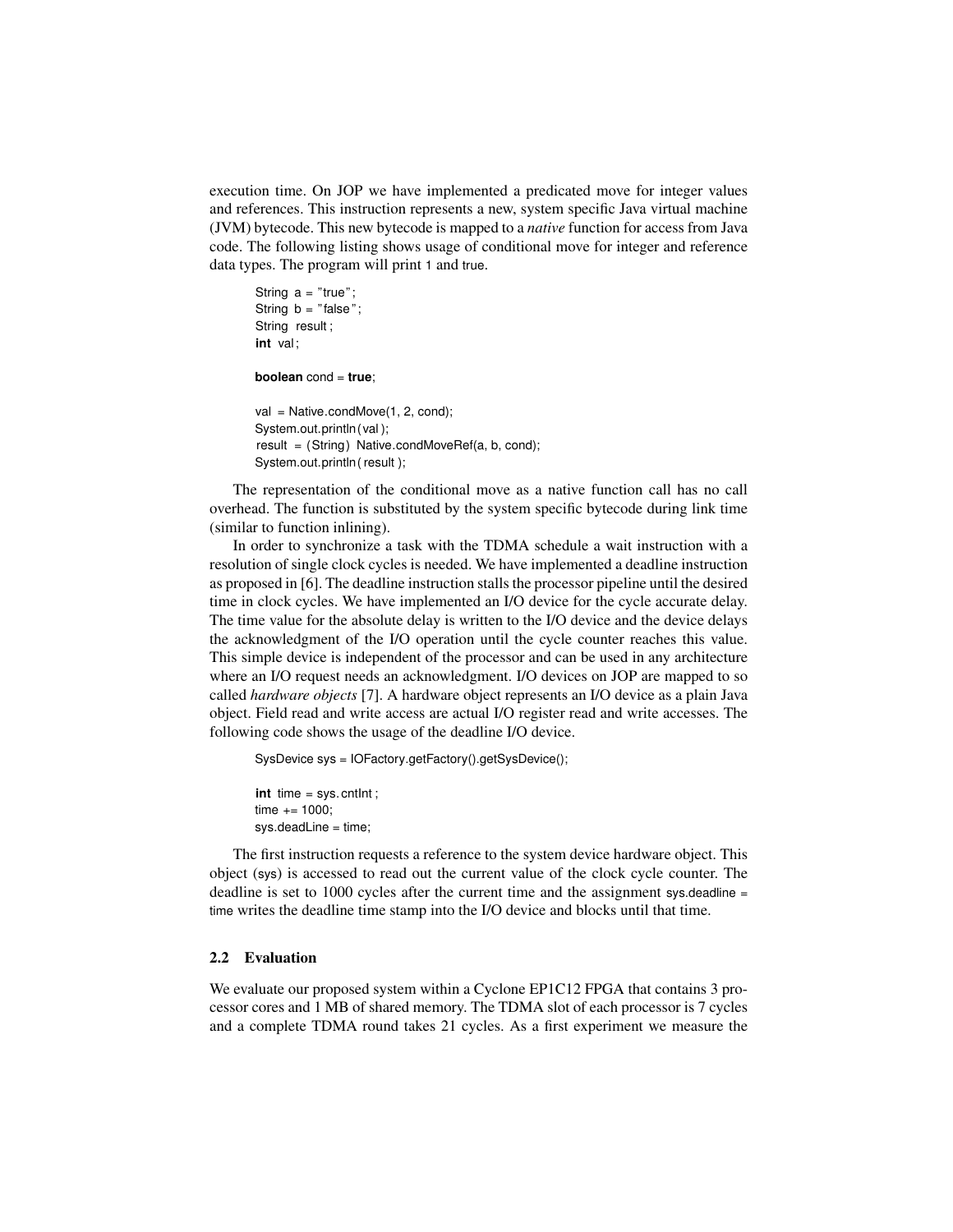Table 1. Measured single-path execution time

| Task             | Read  | Process | Write | Total |
|------------------|-------|---------|-------|-------|
| $\tau_1, \tau_2$ | 594   | 774     | 576   | 1944  |
| $\tau_3$         | 864   | 65250   | 576   | 66690 |
| $\tau_4$         | 26604 | 324     | 28422 | 55350 |
| τς               | 1368  | 324     | 324   | 2016  |

execution time of a short program fragment with access to the main memory. Without synchronizing the task start with the TDMA arbiter the execution time of this singlepath program is between 332 and 352 clock cycles. With the deadline instruction we can force that each iteration of the task starts at multiples of the TDMA round (21 clock cycles). In that case each task execution takes 336 cycles. This little experiment shows that single-path programming on a CMP system, synchronized with the TDMA based memory arbitration, results in *repeatable* execution time [8].

To validate our programming model for cycle-accurate real-time computing, we developed a controller application that consists of five communicating tasks. This case study give us some insights about the practical aspects of using the proposed programming model. Tasks  $\tau_1$ - $\tau_5$  are implemented in single-path code, thus their execution time does not depend on control-flow decisions. All tasks are synchronized on each activation with the same phase of the TDMA based memory arbiter. Therefore, their execution time does not have any jitter due to different phase alignments of the memory arbiter. With such an implementation style it is possible on the JOP to determine the WCET of each task directly by a single execution-time measurement. Table 1 shows the observed WCET values for each task, given separately for the read, process, and write part of the tasks.

## 3 Related Work

Time-predictable multi-threading is developed within the PRET project [6]. The access of the individual threads to the shared main memory is scheduled similar to our TDMA arbiter. The PRET architecture implements the deadline instruction to perform time based, instead of lock based, synchronization for access to shared data. In our approach we perform synchronization with three different execution phases.

The approach, which is closest related to our work, is presented in [9]. The proposed CMP system is also intended for tasks according to the simple task model [1]. Similar to our approach, a TDMA based memory arbitration is used. The paper deals with optimization of the TDMA schedule to reduce the WCET of the tasks. We think that this optimization can be best performed when the access pattern to the memory is statically known – which is only possible with single-path programming.

Optimization of the TDMA schedule of a CMP based real-time system has been proposed in [10]. The described system proposes a single core per thread to avoid the overhead of thread preemption. It is argued that future systems will contain many cores